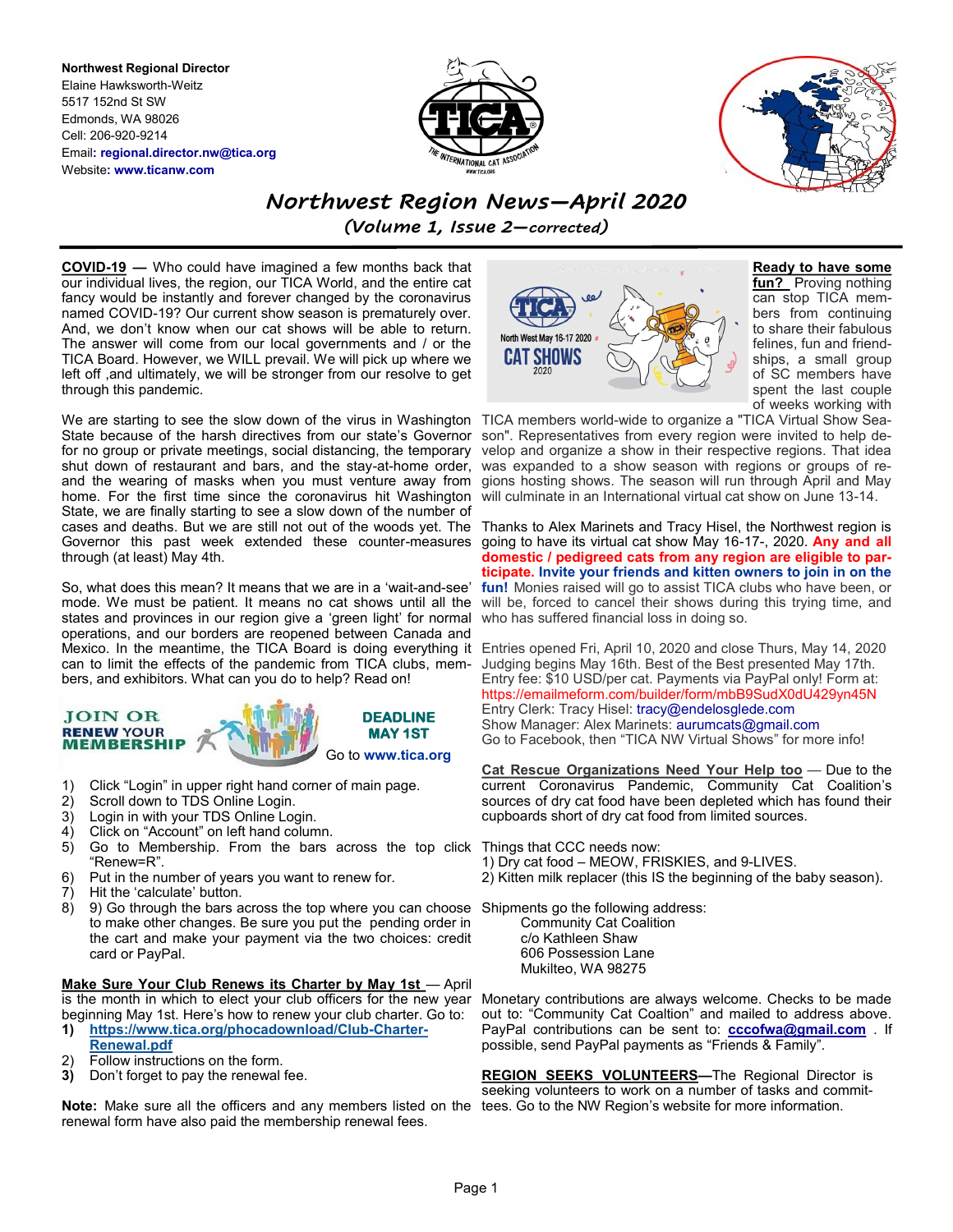**What on earth are you up to all day? —** This week's TICA season by sharing your cat's photos at the regional awards ban-Good News contest is looking for your best photo that answers quet and on our region's website. Photos are needed for the folthe burning question you have been wondering all these years, lowing: What on earth are they up to all day? TICA members can enter by emailing a high resolution – 300 dpi preferred –photo along with a catchy caption, your name, your cats name, breed, TICA Region, and club name to **[newsletter@tica.org](mailto:newsletter@tica.org)**. **Entries must be received by 11:59 PM ET on Tuesday, April14, 2020**. The grand prize winner will receive a \$50 Gift Certificate from Chris-TheCat.com good toward any Go Cat Feather Toys, including Cat Lures, Tiger Grass Premium Catnip. Two finalists will each receive a Doc & Phoebe No Bowl Feeding Systems, a \$20 value each. Please encourage members in your region to participate. Not only can they win cool prizes, but it emphasizes the special bond members share through TICA.

**1st Responders —** In addition to sending me any good news about your club or members to share in the weekly TICA Good News or the NW newsletter, we want to know if any of our region's members are on the front lines fighting COVID-19. Please email the



Regional Director: include your name, if you are a member of a TICA club, name of healthcare or first responder facility worked and what you do there, how long you've worked there, and your Here is a partial list of clubs accepting new members: cat breed(s).

**Upcoming Regional Shows —** As mentioned earlier on-line, you all probably know that Commencement Cat Fanciers also made the hard decision to cancel their Chehalis June show.

The Maine Event's August 1-2 show is still on the show calendar (for now). The club will decide in July whether we will cancel it or tion of the show. go on with the show depending on the government mandates in force at the time.

The next show on the calendar is the Northwest Regional Awards Show and Banquet scheduled for August 15-16 in Langley, BC. The RD has spoken with CFofBC show management. A final decision may just rest on whether the borders are opened up between the US and Canada in time. So, at this point, this show is **Evergreen Cat Fanciers** also in a holding pattern.

Remember … Let's all do our part to practice social distancing - stay a minimum of 6' away from others. When you go out, wear a mask. Disinfect and wash your hands (for 20 seconds or more).



**Regional Awards —** It's that time of year again … to sponsor regional awards. We have pricing and free groom space. been able to secure awards (rosettes, trophies, plaques), but it has been a challenge. Many of the award suppliers have shut down during the pandemic and so we are making do with what we can. Probably by the time you receive this Meetings: On-line via emails

newsletter, you will be able to sponsor your favorite cat(s). Go to: **<http://www.ticanw.com/Sponsorships.htm>**

**Duplicate Awards —** If you wish to order a DUPLICATE award (trophy, plaque and/or rosette) for a co-owner, breeder, etc., email me at **regional.director@ticanw.com** ASAP so the DU-PLICATE awards can be ordered.

| Best Kitten, Cat, Alter, HHPK, HHP Trophy       | \$50 US |
|-------------------------------------------------|---------|
| Top 25 Kittens, Cat, Alters, HHPK, HHP Rosettes | \$25 US |
| Lifetime Achievement Plaques                    | \$75 US |
| Outstanding Sire / Dam Plagues                  | \$75 US |
| Best of Breed Ch Cat Plagues                    | \$20 US |

**Photos for Powerpoint and Website —** Show how proud you are of your cats' accomplishments during the 2019-2020 show

Top 25 Kittens Top 25 AB Cats Top 25 LH Cats (not in the top 25 AB) Top 25 SH Cats (not in the top 25 AB) Top 3 in each Breed Top 25 Alters Top 25 HHP Kittens Top 25 HHP Adults Lifetime Achievement Winners Outstanding Sires Outstanding Dams Junior Exhibitors Pictures of regional shows & members

Please send photos to: **photos@ticanw.com** in both portrait AND landscape. The higher the resolution the better. Be sure to include: Owner's Name, Breeder's Name, Cat's Name with earned titles, and Award Placement(s).

**HINT**: The sooner we get all the pictures, we 'may' be able to include their photos in the awards booklet. After all, the awards booklet is our official record of the region's year.

**Do you want to join a TICA Club?** Several people have been telling your RD they want to join a TICA club, but don't know how to go about joining, or which club would be the best fit for them.

# **Calgary Cat Association**

Contact: Teresa McRae at **mikasu-birmans@shaw.ca** Dues: \$20.00 per year (January through December) Meetings: Face-to-face and generally on a monthly basis. Focus: Holds one TICA cat show per year (April). Expectations: Members are expected to contribute to the produc-

# **Commencement Cat Club**

Contact: Ellen Crockett at **ellen@vicrock.com** Dues: \$20.00 per year. Meetings: Occasional at cat shows. Focus: Holds one TICA cat show per year (June).

Contact: **president@maineevent.org** 

Dues: \$20.00 per year (May through April)

Meetings: On-line, monthly.

Focus: Holds two TICA cat shows per year (Feb & Oct).

Expectations: Members are expected to contribute to the production of the show.

Benefits: Members who work on the show(s) get discounted entry

# **The Maine Event**

Contact: Tracy Hisel at **tracy@endelosglede.com**

Dues: \$20.00 per year (May through April)

Focus: Holds two TICA cat shows pere year (Aug & Nov).

Expectations: Members are expected to contribute to the production of the show.

Benefits: Members who work the show(s) get discounted entry pricing and free groom space.

**TICA By-Laws and Rules Updated —** Recently, TICA's By-Laws and Rules were converted from Word Perfect to M/S Word and updated to include changes from the past year's Board meetings and from the membership ballot last Fall. You can find them at www.tica.org. Documents updated: By-Laws (Version C 03/27/20; Clerking Program (Version A 03/27/20); Judging Program (Version B 03/27/20); Registration Rules (Version B 03/27/20); Show Rules (Version B 03/27/20); Standing Rules (Version C 03/27/20); and Uniform Color Descriptions (Version B, 03/27/20).